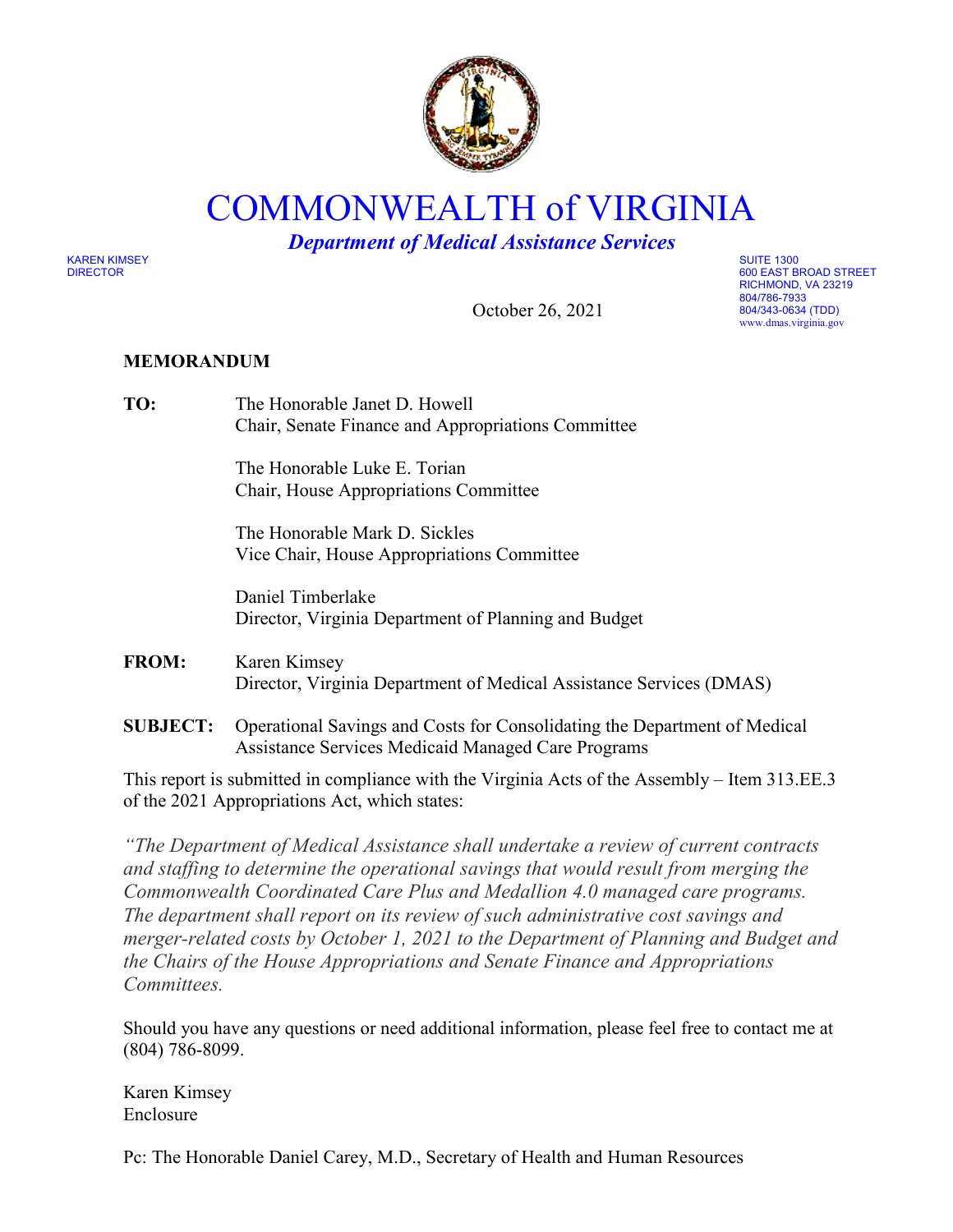# **Operational Savings and Costs for Merging the Department of Medical Assistance Services Medicaid Managed Care Programs**

## *A Report to the Virginia General Assembly*

## **Report Mandate:**

*HB 1800 (Chapter 552) Item 313.EE.3: "The Department of Medical Assistance shall undertake a review of current contracts and staffing to determine the operational savings that would result from merging the Commonwealth Coordinated Care Plus and Medallion 4.0 managed care programs. The department shall report on its review of such administrative cost savings and merger-related costs by October 1, 2021 to the Department of Planning and Budget and the Chairs of the House Appropriations and Senate Finance and Appropriations Committees."*

## **Report Summary:**

DMAS will unify the contracts for the Commonwealth Coordinated Care Plus (CCC Plus) and Medallion 4.0 managed care programs effective July 1, 2022 through its Cardinal Care initiative. Consolidating the programs under one contract will enable the Department to ensure better continuity of care for members, eliminate redundancies, and improve the programs' focus on the diverse and evolving needs of the populations served. Cardinal Care will require some upfront investment for systems, operational development, and communications costs. Over time, Cardinal Care is expected to bring administrative efficiencies, which will provide DMAS with enhanced capacity to focus on strengthening and refining its monitoring and oversight policies, processes, and systems. This report provides relevant background information and describes the anticipated costs, savings, and benefits associated with the Cardinal Care initiative. The report includes the following sections:

- Section 1 provides relevant background information describing the Department's current and future managed care delivery models.
- Section 2 describes DMAS's operational expenses.
- Section 3 describes MCO operational expenses.
- Section 4 examines benefits realized through Cardinal Care.
- Section 5 describes other recommended program alignment.
- Section 6 provides a summary conclusion and highlights next steps.

## **Related Reports**

- The Department's Proposed Plan for Merging its Managed Care Programs, November 24, 2020:<https://rga.lis.virginia.gov/Published/2020/RD567/PDF>
- Combining Minimum MLRs and Underwriting Gain Limits for Medallion 4.0 and CCC Plus, November 15, 2020: <https://rga.lis.virginia.gov/Published/2020/RD689/PDF>
- The Department's analysis of the impact of merging the separate Family Access to Medical Insurance Security (FAMIS) population into a single Children's Health Insurance Program children's eligibility group under Medicaid, per Item 313.EE.2:

<https://budget.lis.virginia.gov/item/2021/2/HB1800/Enrolled/1/313/>

## *October 1, 2021*

#### **About DMAS and Medicaid**

*DMAS's mission is to improve the health and well-being of Virginians through access to high-quality health care coverage.*

DMAS administers Virginia's Medicaid and CHIP programs for nearly 1.9 million Virginians. Members have access to primary and specialty health services, inpatient care, dental, behavioral health as well as addiction and recovery treatment services. In addition, Medicaid long-term services and supports enable thousands of Virginians to remain in their homes or to access residential and nursing home care.

Medicaid members historically have included children, pregnant women, parents and caretakers, older adults, and individuals with disabilities. In 2019, Virginia expanded the Medicaid eligibility rules to make health care coverage available to more than 500,000 newly eligible, low-income adults.

Medicaid and CHIP (known in Virginia as Family Access to Medical Insurance Security, or FAMIS) are jointly funded by Virginia and the federal government under Title XIX and Title XXI of the Social Security Act. Virginia generally receives a dollar-for-dollar federal spending match in the Medicaid program. Medicaid expansion qualifies the Commonwealth for a federal funding match of no less than 90 percent for newly eligible adults, generating cost savings that benefit the overall state budget.



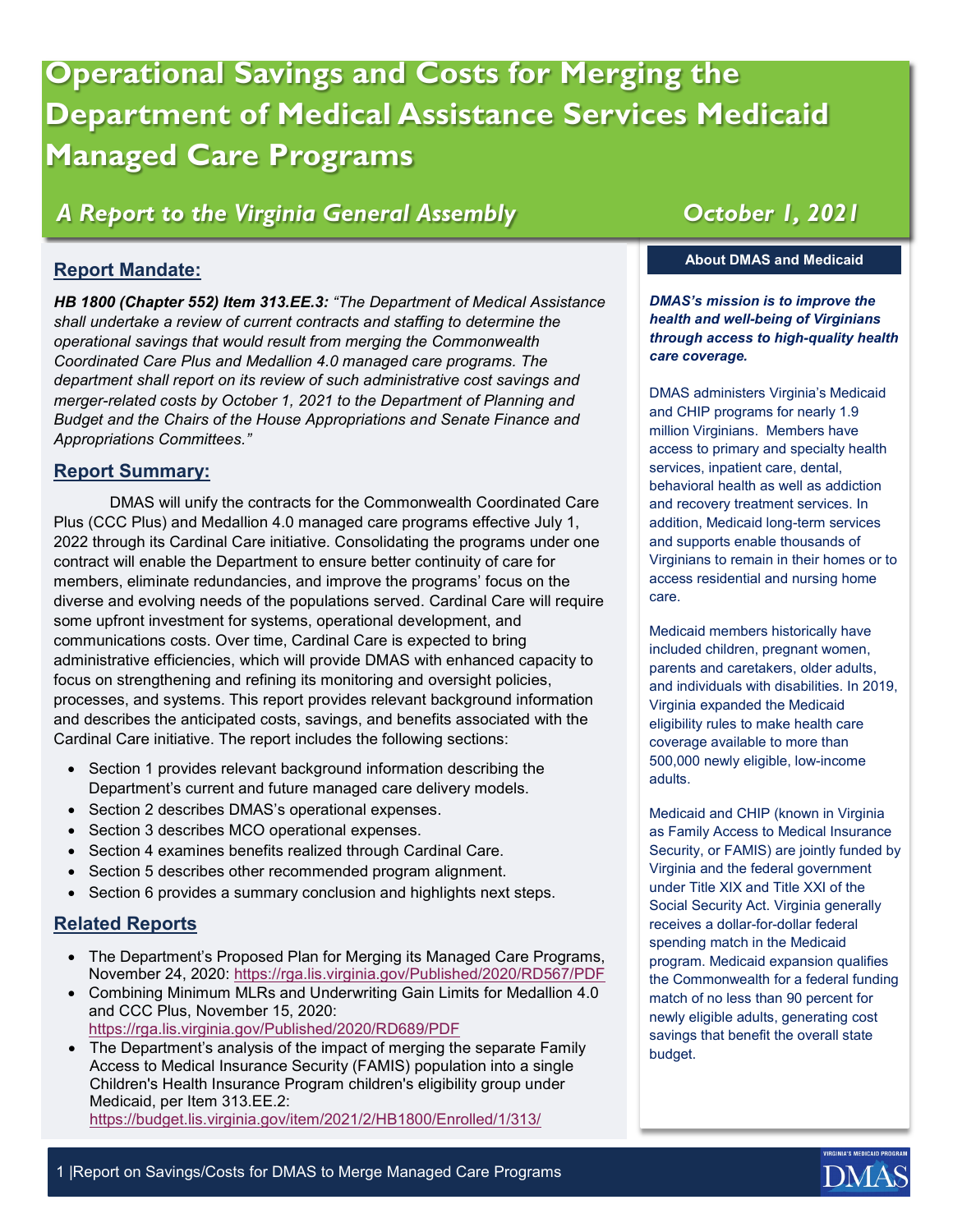## **Section 1: Background**

The Virginia Department of Medical Assistance Services (DMAS) plays an essential role in the Commonwealth's health care system by offering lifesaving coverage to one in five Virginians, including more than 580,000 newly eligible adults through the Medicaid expansion benefit. Similar to national trends, managed care has emerged as the primary delivery system in Virginia, providing coordinated care to Medicaid members and providing budget predictability to the Commonwealth.[1](#page-2-0) Over the past 25 years, DMAS has expanded its managed care programs to cover members residing throughout the Commonwealth, while adding new eligibility populations and including additional services. Virginia's managed care organizations (MCOs) have worked collaboratively with DMAS to implement many high-priority initiatives, including addiction and recovery treatment services (ARTS) program, Medicaid expansion, the response to COVID-19, and many other important initiatives aiming to improve the health and well-being of Virginians. As the managed care delivery system continues to mature, DMAS has worked to establish more real-time and data-driven oversight and monitoring processes as well as implement new programs aimed to ensure maximum value for managed care dollars the Commonwealth spends.

Nearly 95% of full-benefit Medicaid and Family Access to Medical Insurance Security (FAMIS) members currently receive services through MCOs. DMAS currently operates two separate managed care programs: Medallion 4.0, which largely includes children, pregnant individuals, and expansion adults; and CCC Plus, which includes medically complex populations, such as members receiving long-term services and supports (LTSS), those with severe mental illness, and dual Medicare-Medicaid eligible members. Although two separate programs with two separate contracts, the same six MCOs participate in each program, resulting in a total of twelve MCO contracts.[2](#page-2-1) As they exist today, the contracts are generally similar, but have notable differences in contractual requirements around compliance and oversight, reporting, care coordination activities (often referred to as the "model of care"), provider network focuses, and quality and valuebased purchasing programs and metrics, as further described in Appendix 1.

As required by the 2020 General Assembly Appropriations Act, DMAS examined the programs as a whole to identify opportunities to derive greater value from its managed care delivery system, publishing its plan for merging its managed care programs in a legislative report last fall.<sup>[3](#page-2-2)</sup> As shared in its plan, DMAS will aim to reduce confusion about its various programs by rebranding the Virginia Medicaid program as Cardinal Care for a clearer identity and a more unified agency voice. Members transitioning between programs were often confused by the two separate programs; rebranding and unification will reduce this confusion and improve continuity of care for members as their health evolves over time. The 2021 Appropriations Act authorizes and provides funding for DMAS to combine the CCC Plus and Medallion [4](#page-2-3).0 contracts effective July 1, 2022.<sup>4</sup>

Beginning July 1, 2022, DMAS will operate as a single managed care program through one managed care contract. While this initiates the Cardinal Care managed care program, additional integration and contract improvements will require a phased approach as described in the "Report on DMAS Plan to Merge Managed Care Programs."<sup>[5](#page-2-4)</sup> This initial phase will focus on consolidating contract language, establishing a single oversight system for all populations, and developing a model of care that sets care coordination requirements based on the health risks and needs of the member. This initial phase will include minimal system changes for July 1, 2022. These will be sufficient in scope to adequately support the consolidated program, in a manner that mitigates risk to the Department's Medicaid Enterprise System (MES) testing activities and launch date. Continued improvements for a more complete integration of the two programs will continue to occur in 2023 and 2024, including enhanced systems capacity for expedited and continuous managed care enrollment, improved care management, and more effective data-driven oversight and monitoring activities. Changes will occur gradually, depending on staffing resources, systems capacity, funding, and a deliberative and strategic plan to ensure that the program functions to deliver the best care at the best value to its members. DMAS has also contracted



<span id="page-2-0"></span> <sup>1</sup> The risk-based nature of managed care contracts, in which DMAS pays the MCOs the same monthly capitation rate regardless of actual utilization, provides the state with fixed per-member-per-month expenditures, resulting in greater budget certainty.

<span id="page-2-1"></span><sup>2</sup> Medallion 4.0 contract: [https://www.dmas.virginia.gov/#/med4information;](https://www.dmas.virginia.gov/#/med4information) CCC Plus contract:

<https://www.dmas.virginia.gov/#/cccplusinformation>

<span id="page-2-2"></span><sup>3</sup> <https://rga.lis.virginia.gov/Published/2021/RD337>

<span id="page-2-3"></span><sup>4</sup> <https://budget.lis.virginia.gov/item/2021/2/HB1800/Enrolled/1/313/>

<span id="page-2-4"></span><sup>5</sup> <https://rga.lis.virginia.gov/Published/2020/RD567/PDF>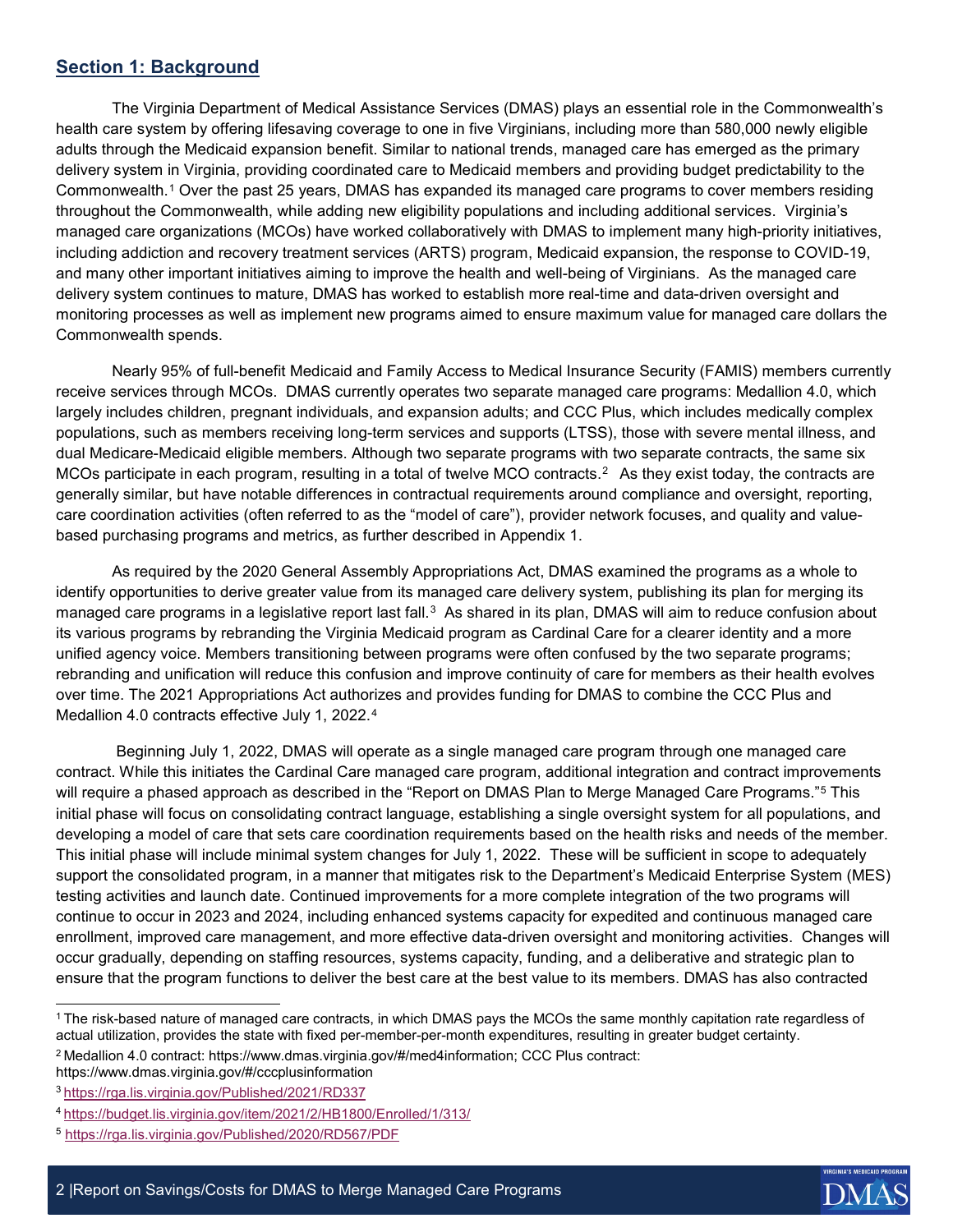with Manatt Health, a national consulting firm with extensive Medicaid expertise, to bring national best-practices to the Cardinal Care program design and contract language, as well as gather relevant stakeholder input, examine reporting deliverables, and develop a comprehensive model of care for the consolidated contract. Additional details on contract consolidation focus areas are provided in Appendix 1. Manatt's scope of work also includes an evaluation of the Department's overall system of monitoring MCO performance and compliance. As part of this evaluation, Manatt Health will provide recommendations for how DMAS can streamline its MCO reporting deliverables and strengthen its operational infrastructure to ensure effective reporting, monitoring, and oversight to drive continuous quality improvement.

As directed in the 2021 Appropriations Act, the following is DMAS's report on its review of current contracts and staffing to determine the related costs and operational savings anticipated from merging the Commonwealth Coordinated Care Plus and Medallion 4.0 managed care programs.

## **Section 2: DMAS Operational Expenses**

As part of the unification of Medallion 4.0 and CCC Plus through Cardinal Care, DMAS will need to modify the Department's IT systems and organizational structure to appropriately support the unified managed care delivery system, improve capacity for effective monitoring and oversight, and drive state priorities for value based care and improved health outcomes. Such modifications will require upfront investments, especially for DMAS IT systems changes, as described in Appendix 2. Costs also include funding for consultant services (Manatt Health) to help merge the contract language and identify contract and organizational improvement areas and effective solutions. Other costs include stakeholder communications, member materials, and other vendor costs. Similarly, MCOs will have upfront administrative costs, which would be included in the administrative component of their capitation payment. These MCO costs are described in the section 3.

Implementation of this initiative is expected to cost just over \$1,000,000 in general funds in state fiscal year 2022, as allotted by the General Assembly. DMAS expects that in SFY 2023, an additional \$421,498 in general funds (\$1,188,142 in nongeneral funds) will be required to ensure systems changes are implemented and that managed care oversight is maintained and improved. Additional details regarding the use of currently allotted and requested funds is detailed in Appendix 3.

#### **Administrative Contracts**

DMAS examined its current contracts to compare the cost-related elements and potential for operational savings that would result from unification of the Commonwealth Coordinated Care Plus and Medallion 4.0 managed care programs. These contracts include the enrollment broker, external quality review organization, actuary, and mailing vendor. As the populations and services covered under Cardinal Care managed care will not change, impacts on these vendors are expected to be minimal. While some deduplication of services may generate savings, the number of members will remain stable, requiring similar staffing and services for mailings and enrollment. Additionally, higher risk populations served through the combined Cardinal Care MCO contract will continue to require specialized services and quality reviews. Slight savings may be generated long-term due to a reduction in enrollment changes associated with members switching programs from Medallion 4.0 to CCC Plus or vice versa. However, these savings are likely to be modest and long-term in nature. Furthermore, DMAS expects modest upfront costs to the enrollment broker contract, due to necessary structure and system changes to ensure correct enrollment.

#### **Organizational Structure**

DMAS operates the Virginia Medicaid program, which provides healthcare coverage to nearly 1.9 million Virginians. Currently, the program is operated through 4 separate programs/delivery systems: 1) Medallion 4.0, 2) CCC Plus, 3) Fee-For-Service, and 4) FAMIS (Virginia's CHIP program). The operations of these programs is carried out by 508 full-time staff and 80 wage positions allotted to the agency and a \$318 million administrative budget (1.8% of the

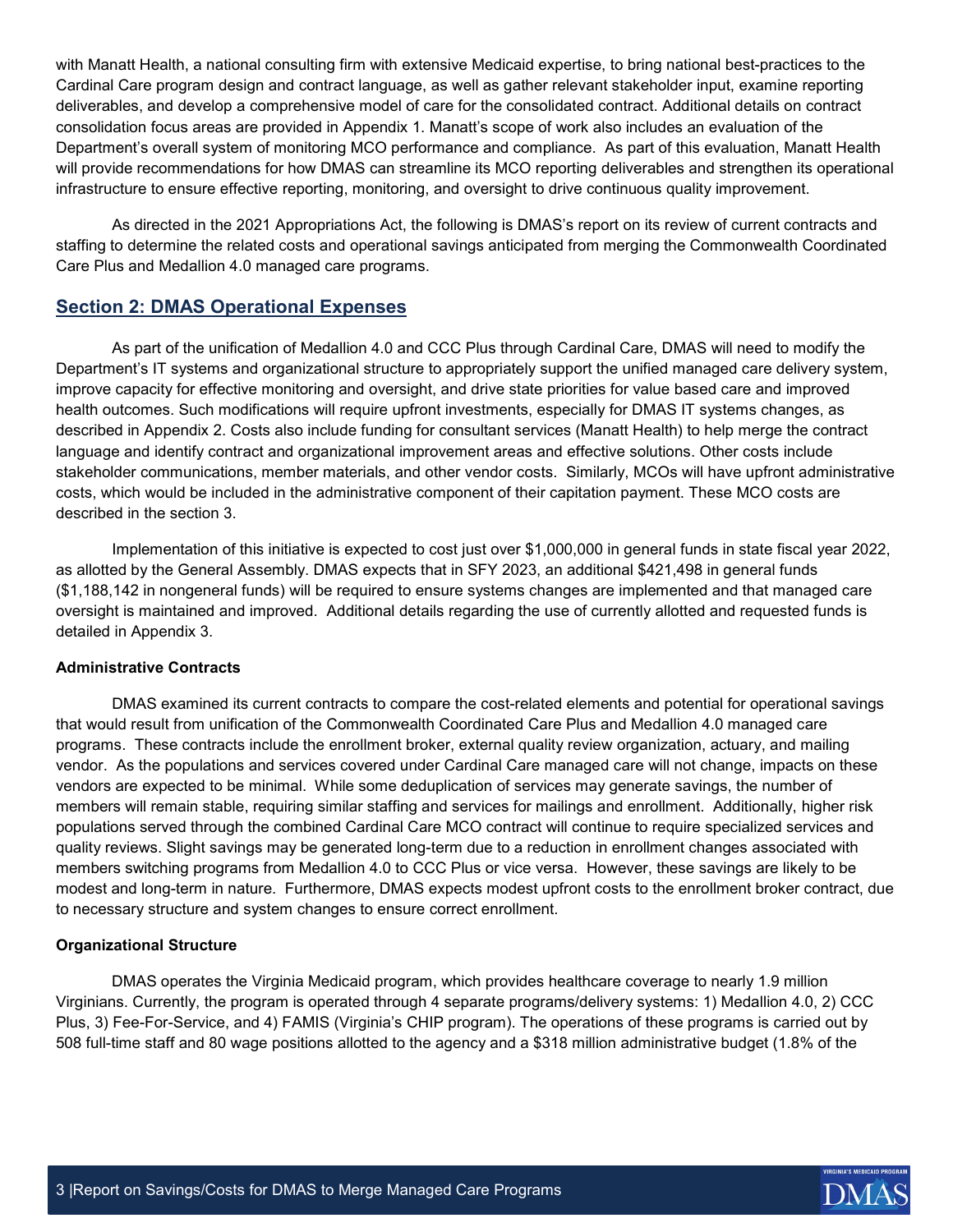Department's total budget).<sup>[6](#page-4-0)</sup> Detailed information about DMAS's organizational structure, including responsibilities and core functions by Division is provided in the Department's Annual Organizational Report to the General Assembly.<sup>[7](#page-4-1)</sup>

DMAS currently operates its managed care programs through two separate divisions: Health Care Services, which oversees the Medallion 4.0 program, primarily serving children, pregnant individuals, and expansion adults; and Integrated Care, which oversees the CCC Plus program that serves medically complex populations, such as members receiving long-term services and supports (LTSS), those with severe mental illness, and dual Medicare-Medicaid eligible members. Additionally, as limited benefit members and all new enrollees enter Fee-for-Service for a period of time, DMAS must also ensure an adequate organizational structure for fee-for-service members. However, as the agency has shifted more towards a managed care framework, several DMAS divisions have evolved to support both fee-for-service and managed care programs. These support divisions include: the Appeals Division, Program Integrity Division, Provider Reimbursement Division, Behavioral Health Division, High Needs Supports Division, the Office of Quality and Population Health, Enrollment and Eligibility Services Division, the Office of Value-Based Purchasing, Information Management Division, Office of Strategic Communications, Office of the Chief Medical Officer, Policy and Regulations Division, Division of Constituent, Legislative, and Intergovernmental Affairs, and the Office of Data Analytics. Additionally, DMAS maintains a separate CHIP program, FAMIS, which currently operates only in the Medallion 4.0 program. DMAS must maintain separate contract standards, benefit structures, systems and expertise for this relatively small subset of the population of approximately 80 thousand of the 1.4 million Medallion 4.0 members. Section 5 describes DMAS recommendations for transitioning FAMIS into CHIP-funded children's Medicaid to create a unified Virginia Medicaid children's program, including how this transition is an important component of fully aligning the Department's managed care programs. Additional details regarding Medicaid and FAMIS populations covered through managed care are available in Appendix 4.

Under Cardinal Care, the managed care program will continue to serve the diverse needs of nearly 1.7 million of the 1.9 million Medicaid enrolled individuals.<sup>[8](#page-4-2)</sup> Cardinal Care managed care will continue to include members with complex health conditions, and continues to provide coverage for most Medicaid covered benefits<sup>[9](#page-4-3)</sup>, including maternal and child health services, behavioral health services, nursing facility, community based long-term services and supports, pharmacy, home health, etc. DMAS believes that all current staffing resources remain necessary to implement and oversee the overall operations of the Cardinal Care managed care program. DMAS may require additional staffing, staff training, and new staff talent, to develop and maintain enhanced monitoring processes for the merged program, based on pending assessment and recommendations from Manatt. This also follows national recommendations, as summarized in a recent study by Mckinsey and Company, that ". . . *state Medicaid agencies are facing an increasingly complex and difficult set of challenges at a time when the expectations of multiple stakeholders—members, families, and advocates; providers and MCOs; the federal government, state leaders, and other state agencies—are rising. If Medicaid agencies are to address these challenges successfully, the role they play must evolve. . . These Agencies of the Future will have to be able to chart a strong strategic direction and execute the activities that follow both efficiently and effectively. To accomplish those goals, they will need to use a data-driven approach to program management, build new capabilities, and improve their organizational health."[10](#page-4-4)*

A 2019 analysis by the Center for Health Care Strategies (CHCS) indicated that the current DMAS structure is aligned with other Medicaid agencies across the country. However, by national standards, it appears DMAS operates on an exceedingly narrow administrative margin, with just 1.8% of the total budget used for administration of the programs. By comparison, based on a 2013 Milbank Memorial Fund study, the typical Medicaid program devotes approximately 5% of its total expenditures to administration of the program.[11](#page-4-5) MACPAC also noted concern related to this on average 5%



<span id="page-4-0"></span>[6https://www.dmas.virginia.gov/media/3294/bmas-orientation-04-26-2021.pdf](https://www.dmas.virginia.gov/media/3294/bmas-orientation-04-26-2021.pdf)

<span id="page-4-1"></span><sup>7</sup> Department of Medical Assistance Services (DMAS) Annual Organizational Report FYE 2021 – August 15, 2021 available here: https://rga.lis.virginia.gov/Published/2021/RD337<br><sup>8</sup> "Medicaid" refers to the program as a whole, inclusive of all beneficiaries served by DMAS, including those enrolled in the Family

<span id="page-4-2"></span>Access to Medical Insurance Security (FAMIS) program.

<span id="page-4-3"></span><sup>&</sup>lt;sup>9</sup> A few services are carved-out of managed care contracts and covered through fee-for-service, such as dental, school health services, developmental disability (DD) waiver and DD case management services, therapeutic foster care case management; members are also disenrolled from the MCO upon entry to certain facilities, such as psychiatric residential treatment, state mental health facilities, DD intermediate care facilities, government owned nursing facilities, and veteran's nursing facilities.

<span id="page-4-4"></span><sup>10</sup> https://healthcare.mckinsey.com/medicaid-agency-future-what-capabilities-and-leadership-will-it-need/

<span id="page-4-5"></span><sup>&</sup>lt;sup>11</sup> https://www.milbank.org/wp-content/files/documents/Milbank\_Memorial\_Fund\_Medicaid\_Leadership\_Executive\_Summary.pdf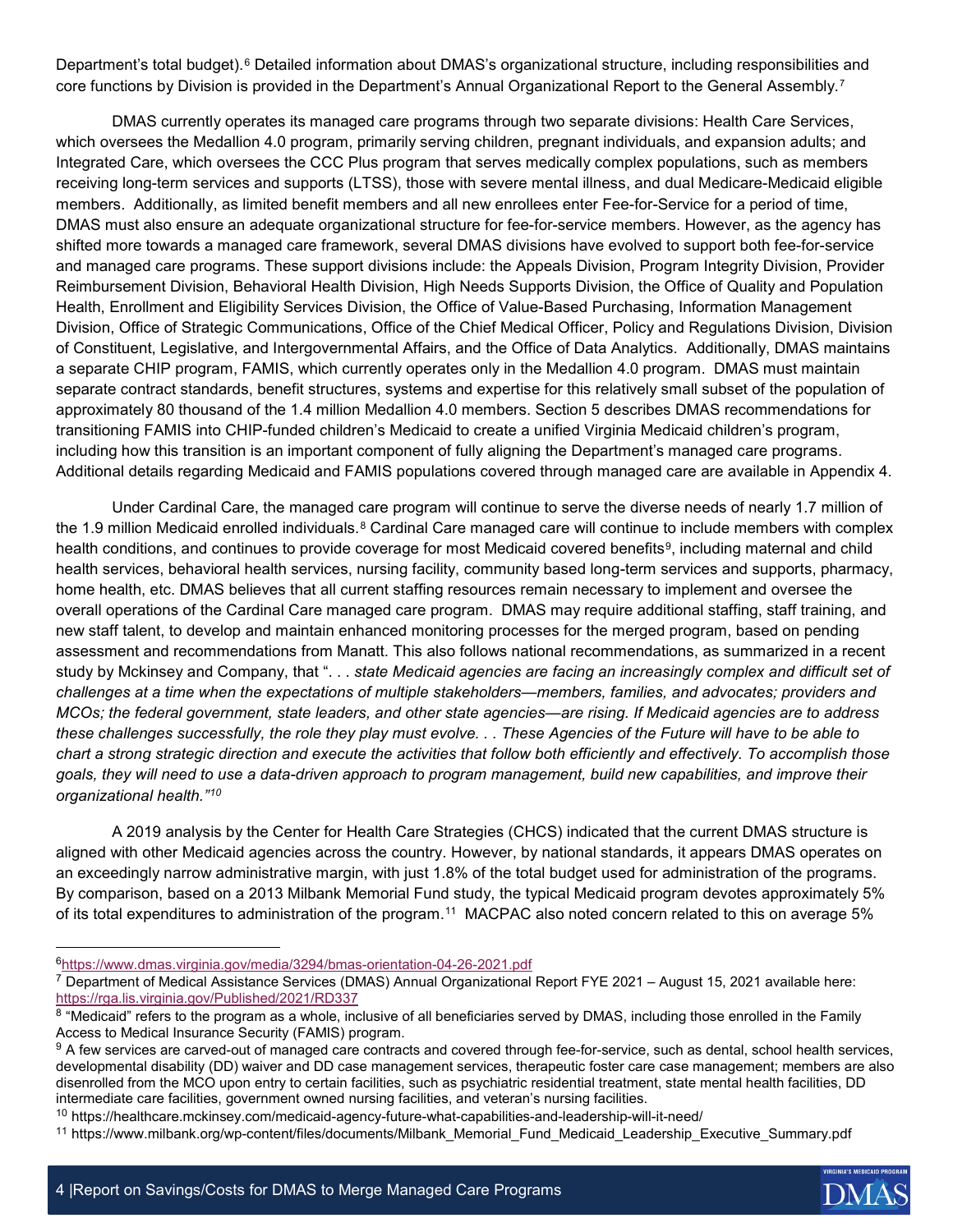administrative estimate across Medicaid programs, as part of their report to Congress on Medicaid and CHIP, and further states that this estimate of 5% has remained relatively constant over time, and has not kept pace with the evolution and expansion of Medicaid programs. Moreover, MACPAC noted that administrative capacity constraints hinders states' ability to meet program requirements and to implement proactive activities in the areas of oversight, monitoring, quality, value based delivery system and financing reforms. [12](#page-5-0)

Currently, as new initiatives are implemented through DMAS, staffing resources are scarce due to their multiple roles and program priorities. This has been particularly evident during the COVID-19 pandemic, during which staff were expected to maintain program operations while implementing critical policy changes to ensure adequate care, coverage, and provider payments were implemented. As a result, DMAS relied heavily on contractor support to supplement staffing shortages. DMAS expects unification of the two managed care programs to bring some efficiencies to program operations, which will enable staff to use their time more effectively to improve the experience for members, and improve oversight of MCOs. Additional staffing may be required to ensure more robust oversight and monitoring and to continue the numerous initiatives to improve the Medicaid health system, such as behavioral health enhancements through Project BRAVO[13,](#page-5-1) enrollment simplification, postpartum coverage, and dental services.

DMAS recognizes the need for ongoing improvements to ensure that the Cardinal Care program functions to deliver the best care at the best value to our members and the Commonwealth. The efficiencies realized through Cardinal Care will provide DMAS with enhanced capacity to focus on strengthening and refining its monitoring and oversight policies, processes, and systems. DMAS is working with Manatt to ensure the consolidated contract has sufficient levers for compliance monitoring and oversight, including around network adequacy. Manatt will also review and provide recommendations to DMAS on how it can adjust its organizational infrastructure to ensure proper oversight and monitoring processes are in place for the merged program, including processes that promote health plan compliance, performance, and accountability, with greater transparency.

#### **Section 3: MCO Operational Expenses**

The merge of the two programs is expected to minimally impact MCO capitation payments. Although capitation rates differ by program, the medical component of capitation rates are currently developed based on population-specific data. For instance, current population criteria taken into consideration for rate development include age, gender, region, eligibility category, and waiver or LTSS enrollment. Since combining the programs does not involve adding new populations to managed care, the impact to the rate setting process would be minimal. Merging the programs may require some updates to rate cells that currently incorporate some differences by program, such as Medicaid Expansion rates; however, the process for developing rates would be similar to any update in population or change in benefits that result following General Assembly policy changes in typical years.

MCO administrative costs are also included in capitation payments paid by the Department. These costs may include costs associated with member communications, systems, and personnel, among other items. This administrative component of capitation payments is updated annually as part of the rate-setting process.

DMAS consulted with Mercer, its actuary, on the potential for cost and savings. Initially, as MCOs are required to make system and programmatic updates to align their two lines of business, there will be some minimal upfront administrative costs to accomplish necessary systems changes, reporting changes, and development and mailing of revised membership and provider materials, including Member ID Cards, handbooks, and provider contracts. These expenses will be included in the administrative component of the capitation payment, but are not expected to materially increase capitation payments, and would be amortized over time.

<span id="page-5-0"></span> <sup>12</sup> https://www.macpac.gov/wp-content/uploads/2014/06/Building-Capacity-to-Administer-Medicaid-and-CHIP.pdf

<span id="page-5-1"></span><sup>&</sup>lt;sup>13</sup> As amended and reenacted under the 2020 Virginia Acts of Assembly, Chapter 56, Item 313 YYY (2020 Appropriations Act), Project BRAVO (Behavioral Health Redesign for Access, Value and Outcomes) is an interagency partnership effort between Department of Medical Assistance Services (DMAS) and Department of Behavioral Health & Developmental Services (DBHDS) that will implement an array of fully-integrated behavioral health services, that are evidence-based, trauma-informed and prevention-oriented, to provide a full continuum of behavioral health care to Medicaid members.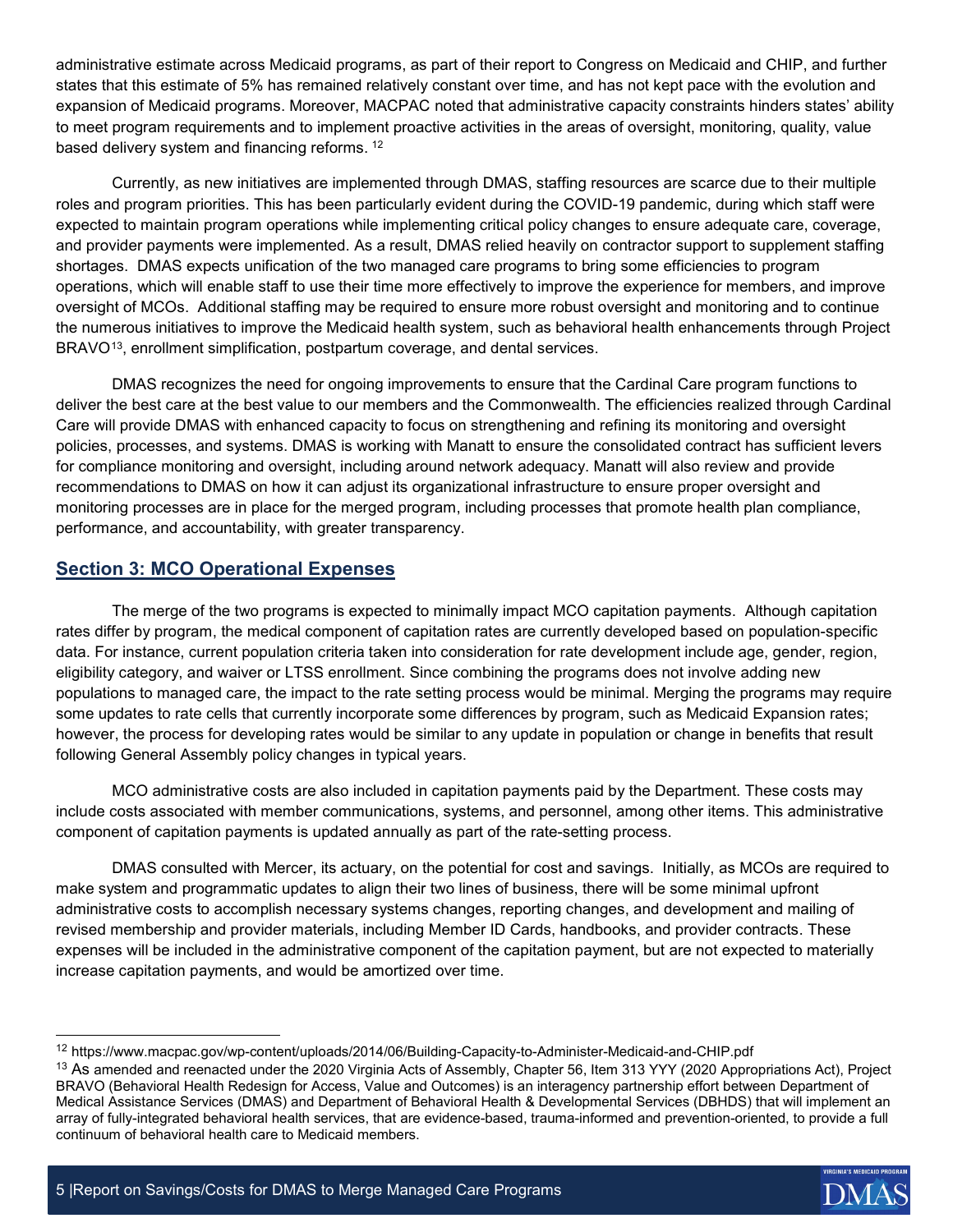Following an initial investment, administrative costs are expected to decrease over time as MCOs gain efficiencies from reduced duplication, such as the reduction of reporting deliverables and alignment of staffing. These savings (described below) are expected to have minimal impact on capitation payments.

- 1. Reduction in the number of reporting deliverables As the majority of reports are automated, upfront investments may be required to update automated reports. Savings to the MCO may come in the form of a few staff hours dedicated to report validation.
- 2. Alignment of staff and member/provider relations and personnel As the volume of members covered and the complexity of services to be provided under the unified contract are not changing, MCOs will continue to need sufficient staffing to serve the same membership, to ensure adequate provider networks, provide care management for complex populations, and to meet consolidated contract standards.
- 3. Combining Medical Loss Ratios and Underwriting Gains Under the current structure, health plans are required to spend at least 85% of capitation payments on clinical services or quality improvement initiatives. MCOs are required to calculate and report their Medical Loss Ratio (MLR), which is the ratio of spending on clinical services, and quality improvement expenditures divided by capitation revenue. If a health plan's MLR is less than 85%, then the health plan is required to make a payment to the Department equal to the deficiency percentage applied to the amount of capitation revenue. This percentage is contract-specific; therefore, even if the health plan spent more than 85% on medical costs for one program (CCC Plus or Medallion), the plan will still be required to make a payment to the Department for the insufficient medical spending in the other program (CCC Plus or Medallion). Under a combined contract, separate MLR calculations for each program will no longer be required, and DMAS will closely monitor MCO spending on vulnerable populations to ensure that adequate funds are used to care for members.

Similarly, underwriting gain limits are also currently program-specific. Health plans with profits in excess of 3% are required to refund the Department some portion of the Medicaid premium income up to a 10% profit, at which point all underwriting gains in excess of 10% must be returned to the Department. As a result of limits being programspecific, a health plan may have losses in one line of business but excess gains in the other, resulting in a payment to the Department. This situation will not occur once the programs are combined.

Combining the MLR and underwriting gain limits for the health plans will provide plans additional financial support by allowing for cross-subsidies, using profits from populations with lower-than-expected spending to pay for the expenditures of populations with higher-than-expected costs. This cross-subsidization could result in a cost to the Commonwealth when compared to current rules. More detail on the process and impact for combining the MLR and underwriting gain provisions can be found in DMAS's analysis on the costs and benefits of combining the MLRs and underwriting gain provisions report.<sup>[14](#page-6-0)</sup>

## **Section 4 – Benefits Realized through Cardinal Care**

Operating under a single contract provides DMAS the ability to operate a more efficient and effective managed care program and to derive greater value for our members, providers, and the Commonwealth. Participation data for each managed care program is provided in Appendix 4.

## *Benefits to Members*

As currently administered, the separate managed care programs can be confusing for members and can result in discontinuity of care if members move from one program to another. Cardinal Care, a single managed care program model, will reduce confusion, simplify member engagement with the Medicaid program, improve continuity of care, and streamline the member's managed care enrollment. Members will no longer experience the distinction between CCC Plus and Medallion 4.0, a fact that may improve member experience in Medicaid overall.

## *Benefits to Providers*

<span id="page-6-0"></span><sup>&</sup>lt;sup>14</sup> DMAS companion analysis on the costs and benefits of combining the MLRs and underwriting gain provisions is available here: <https://rga.lis.virginia.gov/Published/2020/RD689/PDF>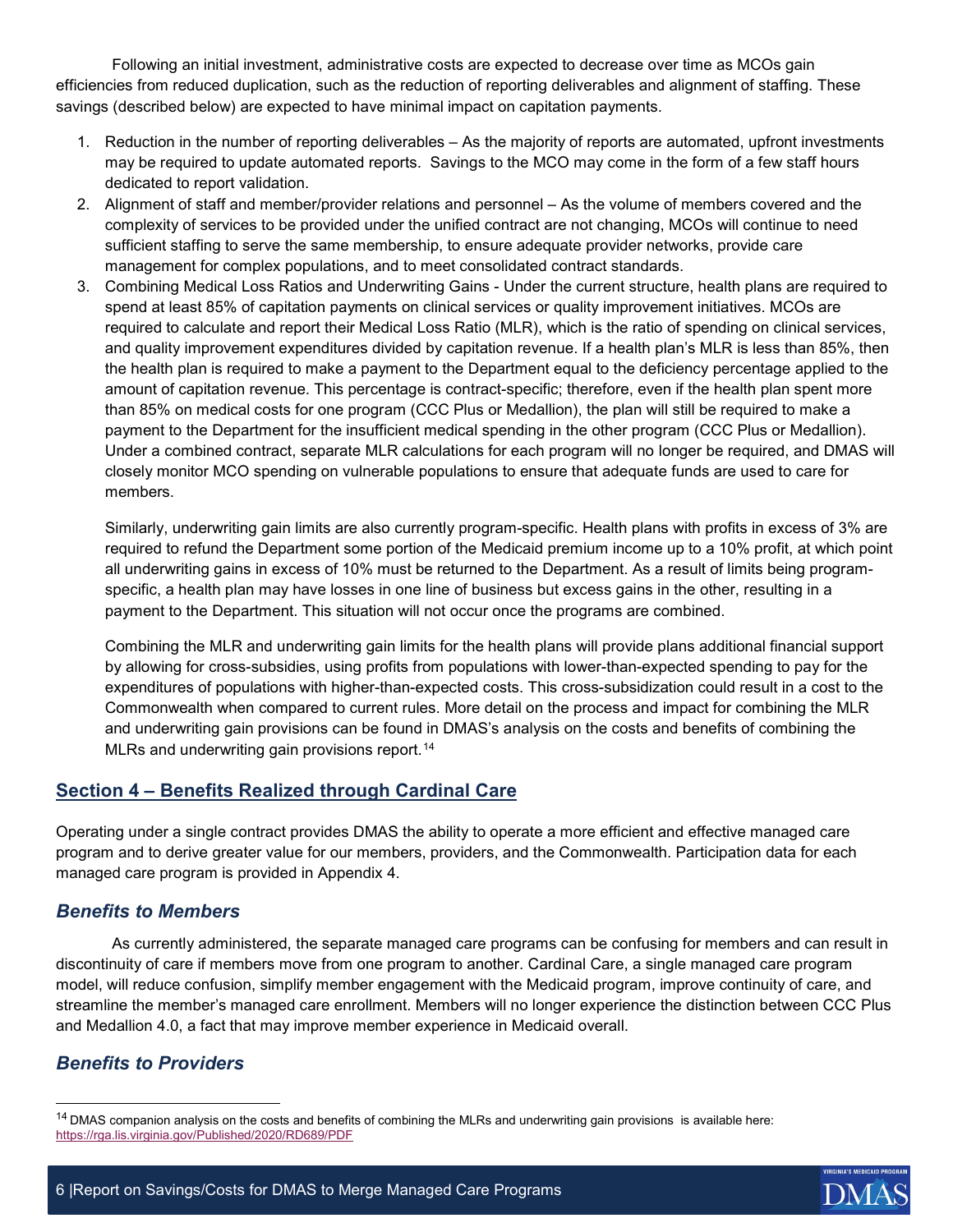The existence of two separate managed care programs can be an unnecessary complication for providers. Having one unified managed care program will reduce confusion and administrative burden for providers, and potentially improve provider participation in Medicaid. One managed care program would simplify the contracting and billing processes for providers, and, in general, streamline the provider experience in working with the MCOs.

## *Benefits to MCOs*

Although all six MCOs participate in both Medallion 4.0 and CCC Plus, health plans must maintain two separate contracts with DMAS, one for each program. While much of the contractual language is the same or similar, the contracts vary in a few key areas, including reporting requirements, quality measurement, provider network requirements, and financial distinctions. Feedback from the MCOs obtained for this report suggests that streamlining these areas would reduce administrative burden for the plans, allowing them to more efficiently administer the unified program.

Financially, a single program and contract will result in combining medical loss ratio requirements and maximum allowable underwriting gains. The merged program would allow health plans to have a larger risk pool in which to manage the year-to-year uncertainty. Additional guardrails, including quality measures and value-based programs, are planned to ensure MCOs are spending appropriate amounts for a given population and not subsidizing losses or gains to the detriment of member care.

## *Benefits to DMAS and the Commonwealth*

Operating under the streamlined and aligned contract requirements will enable DMAS to improve care equity, continuity of care, and the quality of care for one in five Virginians. The streamlined MCO data and reporting requirements will enhance DMAS's capacity to ensure its managed care delivery system operates with maximum value for the Commonwealth with greater transparency and oversight.

## **Section 5 - Other Recommended Program Alignment**

## *Alignment of FAMIS and Medicaid Program Rules*

DMAS administers the Virginia's State Children's Health Insurance Program (S-CHIP) in addition to the state Medicaid program. Virginia's CHIP program, called Family Access to Medical Insurance Security (FAMIS), provides vital coverage for children in families whose earnings are too high to qualify for Medicaid but cannot afford private insurance. Under federal law, states can choose to cover CHIP-eligible children in a separate CHIP program; in a CHIP-Medicaid expansion, which enrolls CHIP-eligible children into the state's child Medicaid program using CHIP/Title XXI dollars at the enhanced CHIP federal matching rate; or using a combination of the two approaches. Virginia currently operates a combination CHIP program. Since 2003, part of the Commonwealth's CHIP-eligible population—children ages 6 through 18 between 100 and 143% of the federal poverty limit (FPL)—has been enrolled in Medicaid at the CHIP match, while other children are covered in Virginia's separate CHIP program, FAMIS. [15](#page-7-0)

FAMIS children do not currently have access to all of the benefits that Medicaid children receive, most notably the Early and Periodic Screening, Diagnostic and Treatment (EPSDT) benefit, which provides comprehensive and preventive health care services for children under age 21 who are enrolled in Medicaid. In addition, services for FAMIS children of all ages are subject to copays, while Medicaid children's services are not. DMAS must also maintain separate contract standards, benefit structure, systems and expertise for this relatively small subset of the population of approximately 80,000 of the 1.4 million Medallion 4.0 members. It is administratively burdensome for DMAS, its MCOs and other vendors, and providers to administer this small-scale, separate program with different requirements, benefits, cost sharing, and policies.

To support Cardinal Care goals of achieving administrative efficiencies and aligning benefits and program features wherever possible, DMAS recommends transitioning FAMIS into CHIP-funded children's Medicaid to create a

<span id="page-7-0"></span><sup>&</sup>lt;sup>15</sup> Historically, the enhanced federal medical assistance percentage (e-FMAP) for Title XXI/CHIP funding for Virginia is 65 percent. (Medicaid is federally matched at 50 percent in the Commonwealth.) A 4.34 percentage point boost has been added to this CHIP matching rate effective retroactively to January 1, 2020, the calendar quarter in which the COVID-19 federal public health emergency (PHE) was declared. Currently, a total rate of 69.34% is effective from October 1, 2020, until the end of the calendar quarter in which the PHE expires.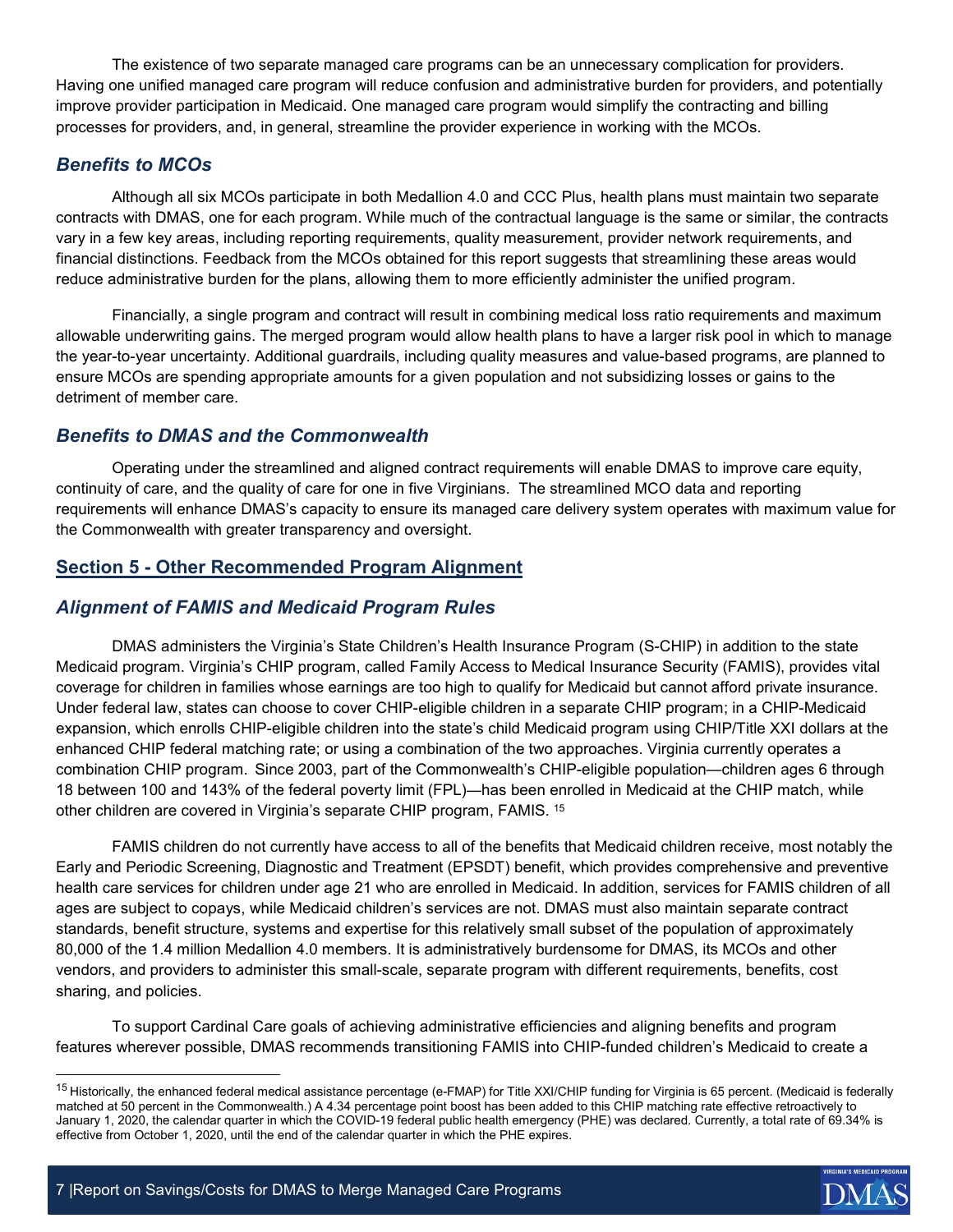unified Virginia Medicaid children's program. This transition is an important component of fully aligning the Department's managed care programs. Critically, from a financial perspective, this transition preserves the enhanced CHIP federal matching rate Virginia currently receives for its FAMIS population, and allows the state to access sizeable drug rebates currently not available under the separate CHIP program. More detail on the process and impact for transitioning FAMIS into CHIP-funded children's Medicaid can be found in the required companion report on these topics (per Item 313.EE.2).[16](#page-8-0)

#### **Section 6 - Conclusion and Next Steps**

Cardinal Care will bring positive outcomes for DMAS, the Commonwealth and its members. Combining the two managed care contracts will help DMAS to operate with greater focus on meaningful results and improved capacity to achieve its agency mission to improve the health and well-being of Virginians through access to high-quality health care coverage. Cardinal Care will promote a population-based approach to care, mitigating managed care enrollment gaps and allocating care management resources equitably across populations served, based on the member's clinical status and health risk, and accounting for health-related triggering events. The contract merger will also streamline and eliminate unnecessary reporting and will ensure effective controls are in place for improved compliance monitoring and oversight.

The consolidated contract will require upfront investment, especially for costs such as IT systems changes for DMAS, member and provider communications, and funding for the Cardinal Care Consulting Services Contractor. While MCOs will achieve savings over time, these savings are not expected to be substantial enough to significantly impact MCO administrative costs. DMAS anticipates it will realize some operational efficiencies, and will leverage and reinvest these efficiencies to implement enhanced monitoring and oversight policies, processes, and systems. DMAS has also contracted with a national Medicaid policy expert, Manatt, to serve as its Cardinal Care Consulting Services vendor, including to provide recommendations for organizational infrastructure changes. Based on Manatt's pending analysis and recommendations, additional staffing, staff training, and staff expertise may be required to best support effective oversight and monitoring practices and to ensure the Cardinal Care managed care delivery system is delivering the highest possible value for the Commonwealth.



<span id="page-8-0"></span> <sup>16</sup> <https://budget.lis.virginia.gov/item/2021/2/HB1800/Enrolled/1/313/>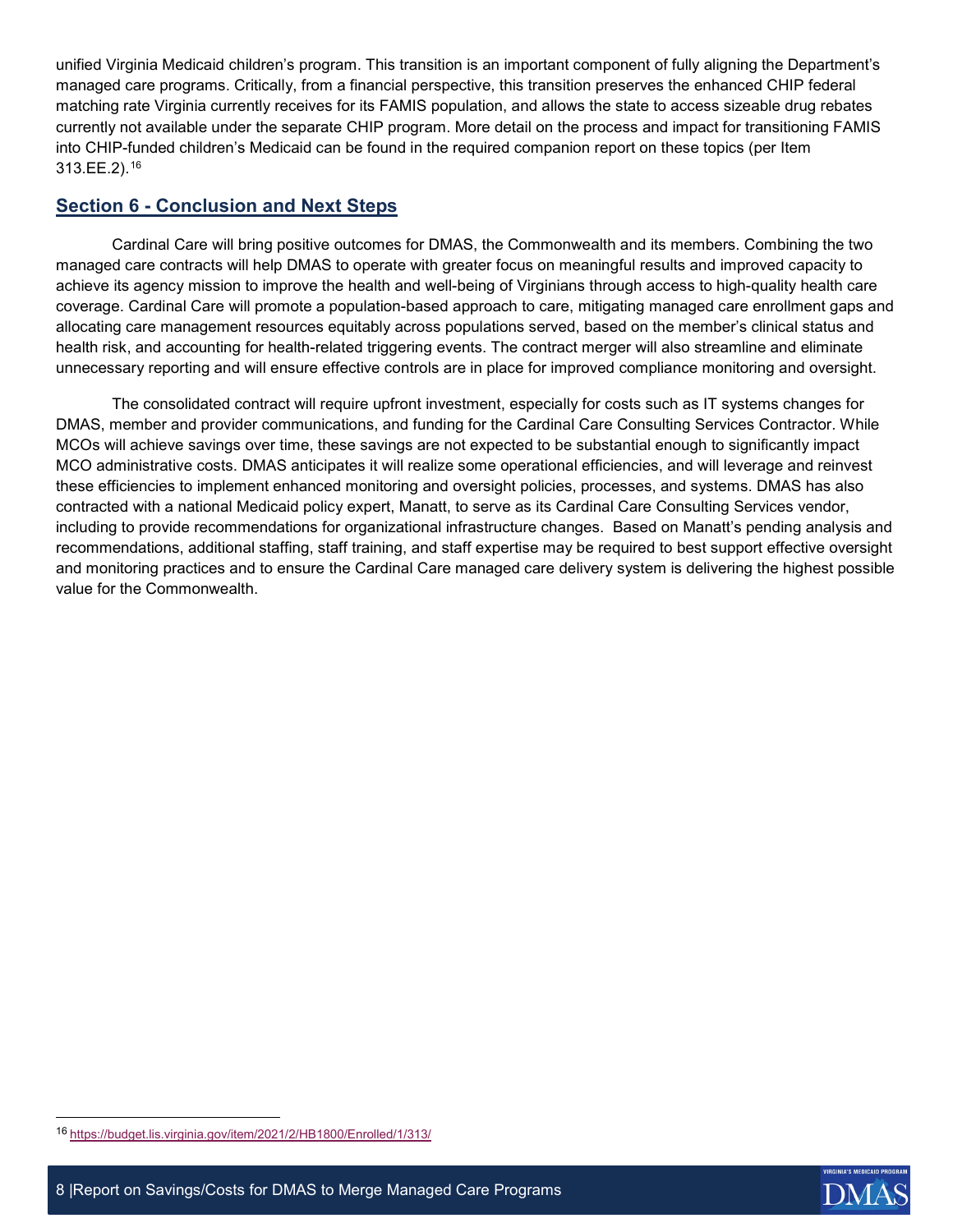## **Appendix 1: Cardinal Care Contract Consolidation Focus Areas**

#### *Compliance and Oversight*

Currently, there are some differences in the programs' requirements and processes for monitoring compliance and providing oversight over the MCOs. For example, CCC Plus, as a much newer program serving highly complex members, requires that DMAS review and approve more of the health plans' materials and processes. There are also some differences in sanction/penalty amounts and internal processes for conducting monitoring and review activities.

As there are few population-based or other reasons for differences in the compliance and oversight components, these contract areas and processes should be aligned in the merged contract. Aligning these particular areas will result in greater efficiencies for DMAS and the MCOs and ensure that DMAS is able to provide targeted oversight of its health plans. Indeed, DMAS plans to work within the separate contracts to align areas related to compliance and oversight wherever feasible for the July 1, 2022 contracts as part of its ongoing effort to streamline the programs.

#### *Network Adequacy*

Each MCO is required to maintain adequate provider networks to meet the needs of the Medicaid population, as defined by the contracts. However, as the populations differ by contract, so too do the provider types subject to network adequacy requirements and some other provider-related requirements. As part of the process for combining the two contracts, DMAS will strengthen and align provider network adequacy standards and apply measurements consistently to ensure MCOs maintain adequate networks of critical provider types for each of the Medicaid populations. Similarly, DMAS will align reporting and other requirements to enable the ability to provide meaningful oversight to ensure members receive care from high-quality providers in a timely manner. An added benefit of combining the contracts may be that health plans are better able to recruit additional providers to participate in their networks due to reductions in administrative burden, further ensuring that members have sufficient access to care.

#### *Reporting*

The health plans are contractually required to report on a wide variety of initiatives, metrics, and other key items. Detailed reporting requirements are included in each program's separate Managed Care Technical Manual (MCTM). As part of the process for combining the managed care contracts, DMAS plans to combine and streamline the MCTMs, including identifying reports that should be eliminated or updated to reflect DMAS's current data analytics needs and capabilities. Appropriate population-specific reporting will be maintained. DMAS will also work to align the processes for report submission, analysis, and monitoring.

#### *Model of Care Components*

Both contracts include principles of care coordination, especially for vulnerable, at-risk populations and require screenings, assessments, reassessments, and person-centered care planning activities, using an interdisciplinary approach. However, as Medallion 4.0 and CCC Plus serve different populations, the model of care requirements vary significantly between the two programs. Moving to one managed care delivery system will streamline and add value for members by eliminating the need for unnecessary transitions between the two managed care systems, maintaining consistent clinical staff assignments, and facilitating access to a fully integrated, well-coordinated system of care, fostering improved management of medically necessary care and progress updates towards improved health outcomes.

Under the combined program, DMAS will strategically align the model of care requirements to ensure access to care coordination and a comprehensive model of care relevant to the population, based on the member's needs and level of risk. Special populations identified from both managed care contracts include but are not limited to the following:

- Children and youth with special health care needs
- High-risk pregnant women and infants
- Long-term services and supports populations
- Children and adults with behavioral health and substance use disorders
- Individuals requiring high needs supports, such as employment or housing supports
- Individuals with high care utilization patterns and/or multiple chronic conditions

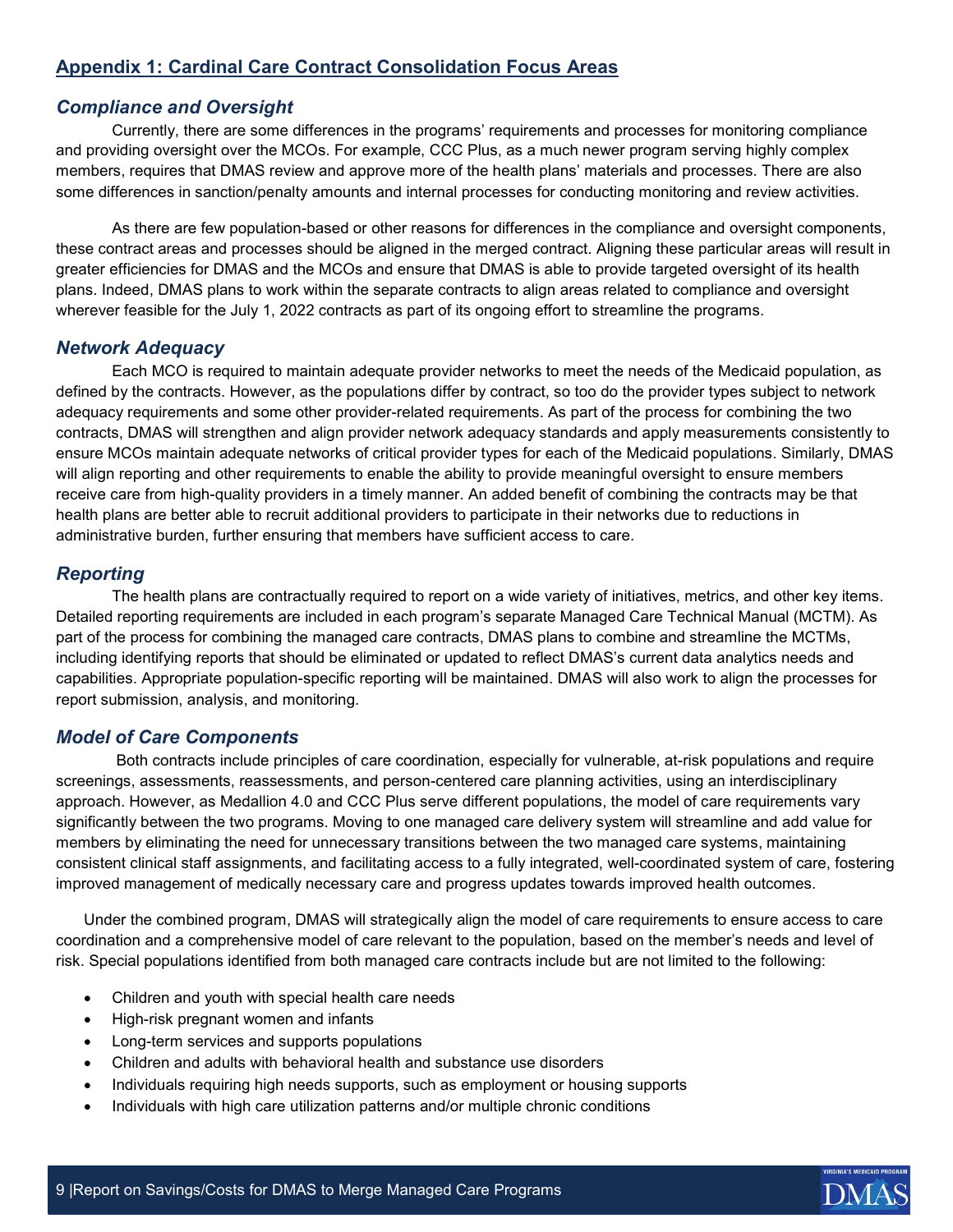DMAS recognizes that significant revisions are needed to achieve an effective model of care component that supports all populations under a unified contract. DMAS will work collaboratively with the MCOs and key stakeholders to design a member-focused model of care for the combined program that incorporates best practices from the Medallion 4.0 and CCC Plus programs, and works effectively and efficiently for the populations served. The model will also make use of historical utilization data to identify member need and level of risk to target clinically appropriate and timely interventions, make efficient and dedicated use of care coordination resources, and drive high-value care. These model of care enhancements will better support opportunities for proactive care planning and prevention of crisis and emergency services.

#### *Quality and Value-Based Purchasing*

DMAS requires all MCOs to maintain accreditation with the National Committee for Quality Assurance (NCQA) and report on related quality measures twice, once for the populations included in each program. DMAS is already undergoing efforts to align quality reporting, ensuring measures are consistent between the programs and that appropriate benchmarks are established by population. Appropriate benchmarking and population-specific metrics will be critical in the merging of the two contracts to ensure that high-quality care is provided to all Medicaid members and that plans are meeting reasonable accountability standards.

In addition to quality measure reporting required by DMAS, there are a number of federally required quality activities. DMAS is required to contract with an external quality review organization (EQRO) to monitor care activities for both programs. Currently, DMAS has to conduct two separate projects with the contractor for each required activity. However, if the programs were combined, DMAS could streamline the projects and reduce resource burden on both DMAS and the MCOs by eliminating duplication.

Similar to special considerations needed for quality monitoring initiatives, performance metrics and benchmarks or target percentages for current value-based purchasing (VBP) programs would need to be carefully considered when combining the programs. For instance, some metrics used in the performance withhold program are specific to one program. Composite measures will need to be carefully reviewed to ensure that benchmarks are appropriate and that vulnerable populations are monitored. In combining the contracts, DMAS would need to consider new benchmarks and thresholds for performance to ensure that high quality, efficient care is provided to *all* Medicaid populations. Ultimately, while combining the programs would result in the short-term need to amend current VBP programs, monitoring and oversight efficiencies would allow for a greater focus on implementing financial and non-financial value based-incentive programs to improve health outcomes and value under the unified contract.

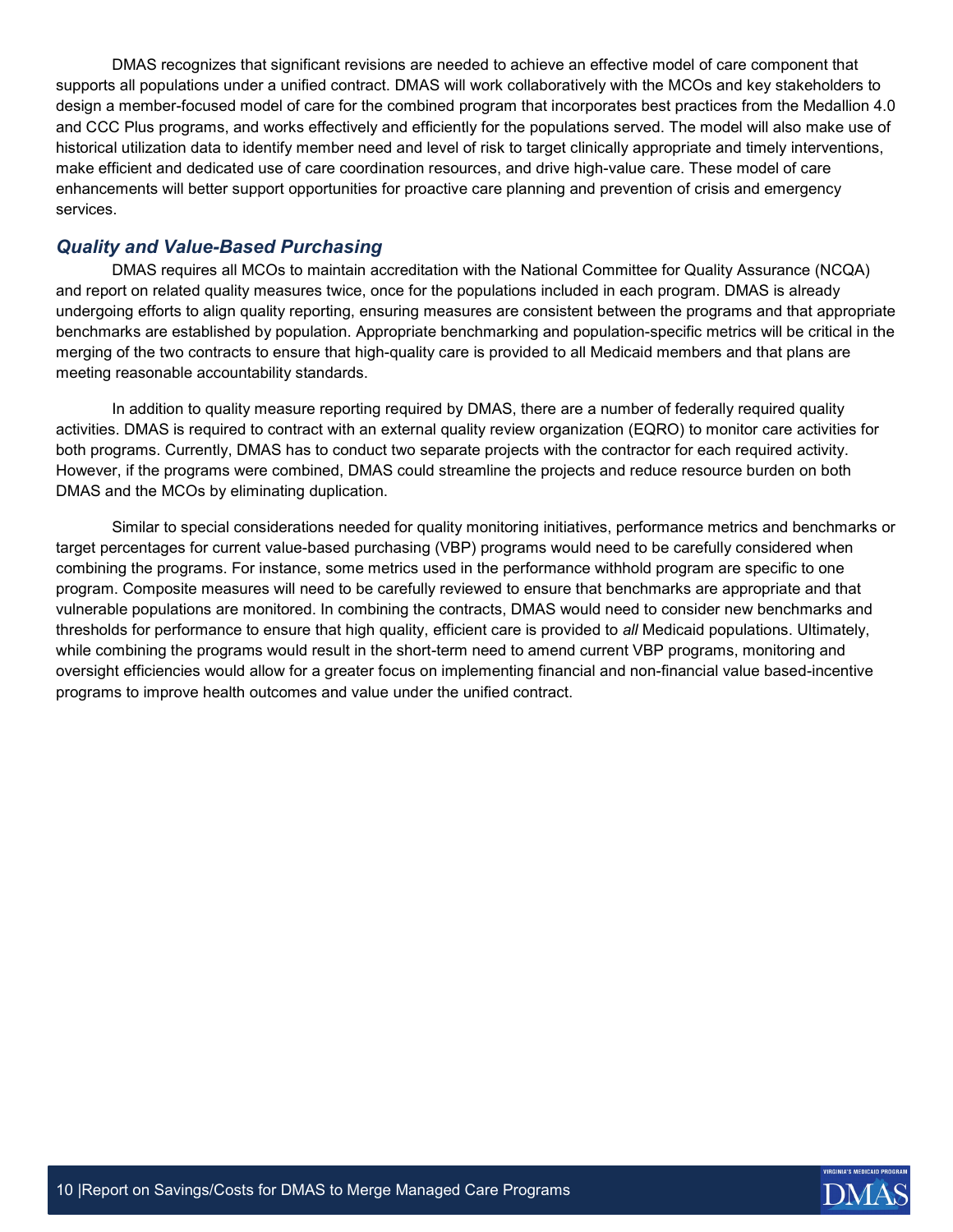## **Appendix 2: Overview of DMAS Cardinal Care IT Systems Changes**

As part of the Cardinal Care initiative, DMAS will make changes to its IT systems to support the combined managed care program. DMAS is in the process of developing and implementing a new Medicaid Enterprise System (MES) to replace its current MMIS. For this reason, the systems implementation of Cardinal Care will use a multi-phased approach, as outlined below. This approach will allow DMAS to implement the merged program July 1, 2022, while minimizing changes in the short term to allow for the successful implementation of its MES, and then to leverage the fullscale MES implementation to provide a modernized technical solution that fully supports the IT needs of the unified managed care program. These IT systems changes will provide enhanced capacity for expedited and continuous managed care enrollment, improved care management, and more effective data-driven oversight and monitoring activities, toward ensuring maximum managed care program value to the Commonwealth.

#### Phase 1 – Anticipated go-live July 1, 2022

- Continuing to utilize current system processes where feasible, while removing all references to Medallion 4.0 and CCC Plus
- Revising member facing communications to reflect the new combined managed care benefit and branding, including Member ID cards, eligibility verification systems used by providers, member enrollment notices, websites, etc.
- Anticipated cost: \$215,000

#### Phase 2 – Anticipated to be phased in over 2023 and 2024

- A clean rebuild of the system that supports the combined program with maximum efficiency
- Shoring-up system processes to facilitate expedited and uninterrupted managed care enrollment for improved continuity of care, such as members transitioning to long term services and supports (LTSS) levels of care and expedited newborn coverage.
- Facilitating seamless transitions across health plans and between the managed care and fee-for-service programs
- Enrolling and re-enrolling populations in managed care quickly, such as through a weekly or daily auto-assignment process
- Enhanced IT solutions for data-driven, care management, including automated data solutions that promote effective use of limited care management resources, timely and effective screening, assessments, and care planning, and ultimately to ensure the right care at the right time for members
- Strengthen automated solutions for health plan monitoring and oversight, including for network adequacy and improved access to care, health outcomes and quality of care.
- Anticipated cost: \$3.3 million.



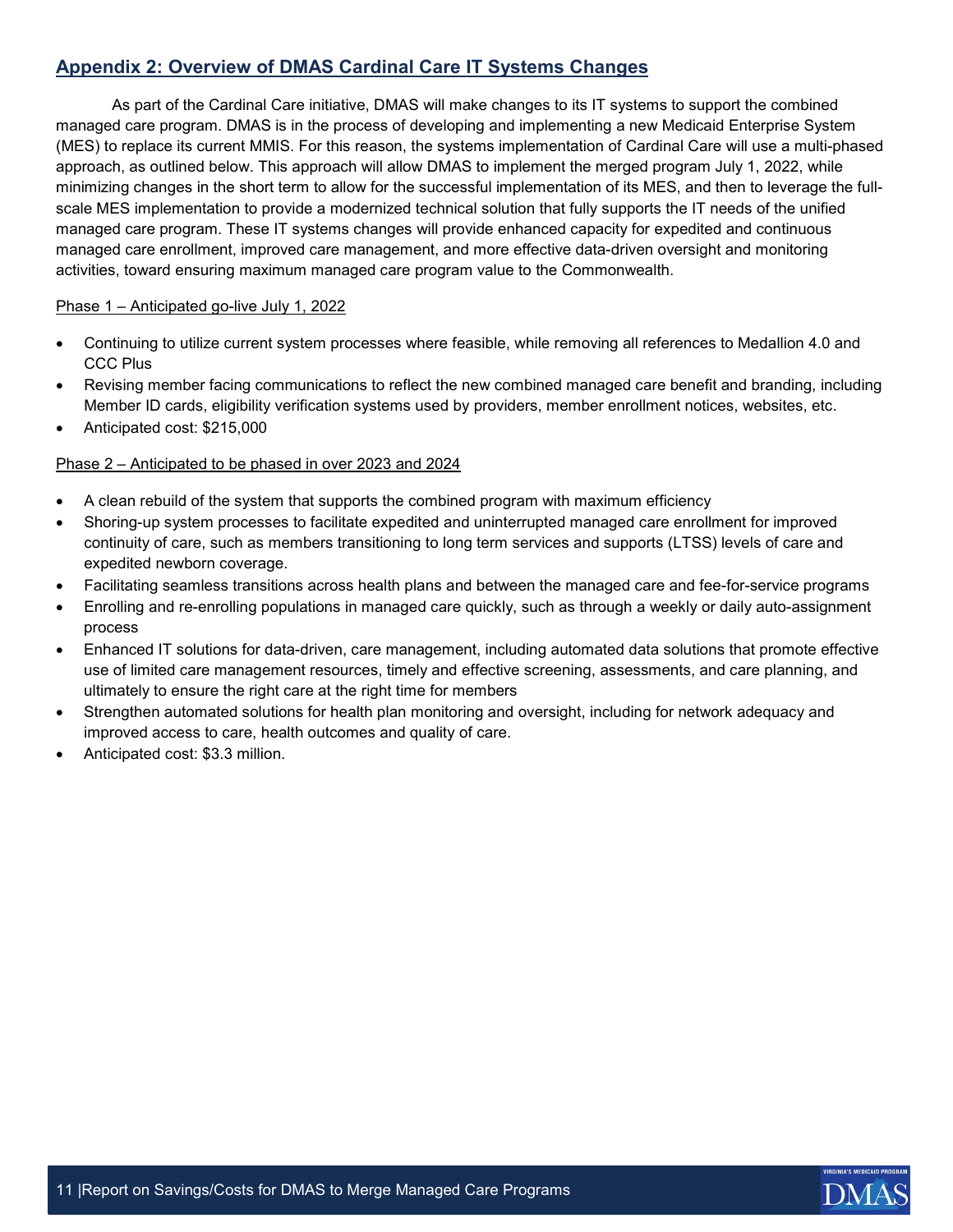## **Appendix 3: SFY 2022 - 2023 Cardinal Care Systems and Operational Costs**

| <b>SFY 2022</b>                                    | Total       | <b>GF</b>   | <b>NGF</b>   |  |
|----------------------------------------------------|-------------|-------------|--------------|--|
| 2021 Appropriations Item EE.1                      | \$2,520,000 | \$1,017,162 | \$1,502,838* |  |
| Cardinal Care Contractor Costs (Manatt)            | \$1,650,000 | \$825,000   | \$825,000    |  |
| <b>DMAS Systems Changes</b>                        | \$215,000   | \$53,750    | \$161,250    |  |
| <b>Stakeholder Communications</b>                  | \$200,000   | \$100,000   | \$100,000    |  |
| Other vendor costs (actuary, ID Card vendor, etc.) | \$76.824    | \$38,412    | \$38,412     |  |
| Need                                               | \$0         | \$0         | \$0          |  |

| <b>SFY 2023</b>                | Total        | GF          | <b>NGF</b>    |  |
|--------------------------------|--------------|-------------|---------------|--|
| 2021 Appropriations Item EE.1  | \$2,520,000  | \$1,017,162 | $$1,502,838*$ |  |
| Cardinal Care Contractor Costs | \$1.550.000  | \$775,000   | \$775,000     |  |
| <b>DMAS System Changes</b>     | \$2,504,640  | \$626.160   | \$1,878,480   |  |
| Communications                 | \$75,000     | \$37.500    | \$37.500      |  |
| <b>Remaining Appropriation</b> | -\$1,609,640 | -\$421.498  | $-$1,188,142$ |  |
| Need                           | \$1,609,640  | \$421,498   | \$1,188,142   |  |

\*Anticipates a 75% federal match for systems costs